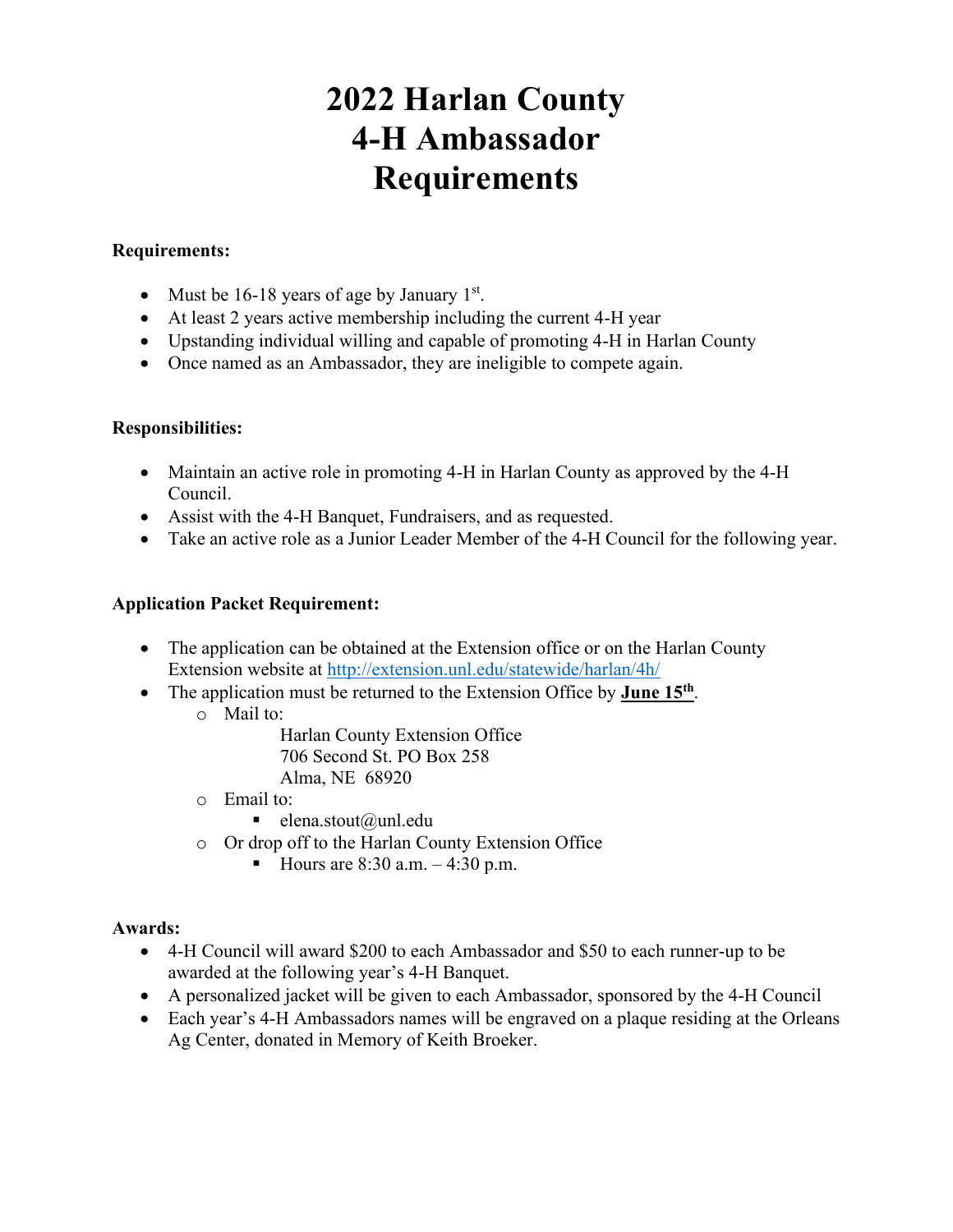# **2022 Harlan County Fair Ambassador Application**



| Name:                   |  |
|-------------------------|--|
| 4-H Club:               |  |
| Address:                |  |
| School:                 |  |
| Parents:                |  |
| Number of years in 4-H: |  |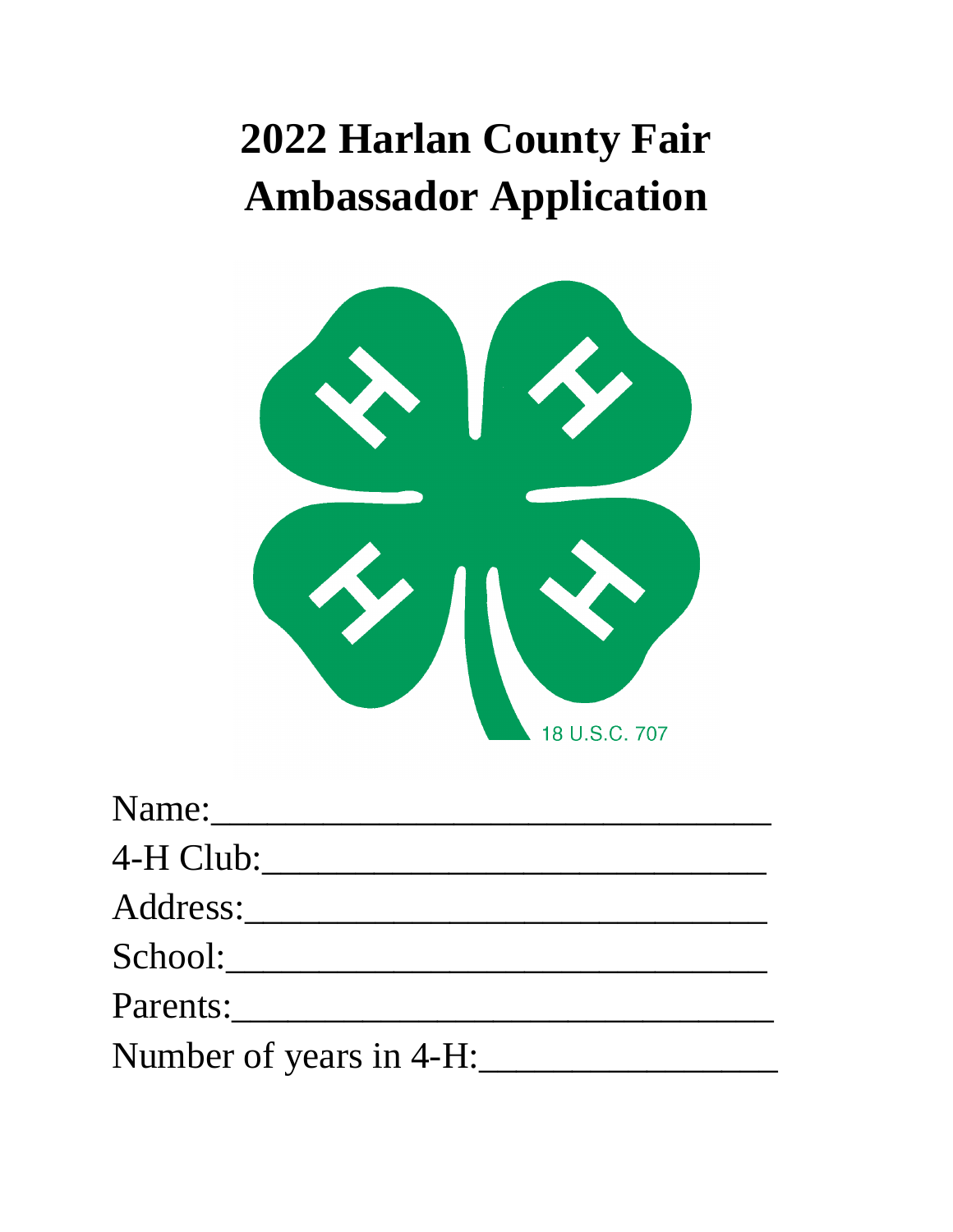## Please list current and previous 4-H activities

| <b>Speech Contest</b>                        | # of years $\frac{1}{\sqrt{1-\frac{1}{2}}\cdot\sqrt{1-\frac{1}{2}}\cdot\sqrt{1-\frac{1}{2}}\cdot\sqrt{1-\frac{1}{2}}\cdot\sqrt{1-\frac{1}{2}}\cdot\sqrt{1-\frac{1}{2}}\cdot\sqrt{1-\frac{1}{2}}\cdot\sqrt{1-\frac{1}{2}}$ |  |
|----------------------------------------------|---------------------------------------------------------------------------------------------------------------------------------------------------------------------------------------------------------------------------|--|
| <b>Bicycle Rodeo</b>                         |                                                                                                                                                                                                                           |  |
| 4-H Camp                                     | # of years $\frac{1}{\sqrt{1-\frac{1}{2}}}\$                                                                                                                                                                              |  |
| Record Book/ Achievement Application         |                                                                                                                                                                                                                           |  |
| Livestock Judging                            | # of years $\frac{1}{\sqrt{1-\frac{1}{2}}\cdot\sqrt{1-\frac{1}{2}}\cdot\sqrt{1-\frac{1}{2}}\cdot\sqrt{1-\frac{1}{2}}\cdot\sqrt{1-\frac{1}{2}}\cdot\sqrt{1-\frac{1}{2}}\cdot\sqrt{1-\frac{1}{2}}\cdot\sqrt{1-\frac{1}{2}}$ |  |
| <b>Fashion Review</b>                        | # of years _______                                                                                                                                                                                                        |  |
| Showmanship                                  | # of years $\_\_\_\_\_\_\_\_\_\_\_\_\_\_\_\_\_\_\_\_\_\_\_\_\_\_\_\_\_\_$                                                                                                                                                 |  |
| <b>Talent Show</b>                           | # of years $\frac{1}{\sqrt{1-\frac{1}{2}}}\$                                                                                                                                                                              |  |
| <b>Favorite Food Review</b>                  |                                                                                                                                                                                                                           |  |
| Presentations                                | # of years $\frac{1}{\sqrt{1-\frac{1}{2}}\sqrt{1-\frac{1}{2}}\sqrt{1-\frac{1}{2}}\sqrt{1-\frac{1}{2}}\sqrt{1-\frac{1}{2}}$                                                                                                |  |
| Other:                                       |                                                                                                                                                                                                                           |  |
| # of years $\frac{1}{\sqrt{1-\frac{1}{2}}}\$ |                                                                                                                                                                                                                           |  |
|                                              |                                                                                                                                                                                                                           |  |
|                                              | # of years $\frac{1}{\sqrt{1-\frac{1}{2}}\sqrt{1-\frac{1}{2}}\sqrt{1-\frac{1}{2}}\sqrt{1-\frac{1}{2}}\sqrt{1-\frac{1}{2}}$                                                                                                |  |
| # of years $\frac{1}{\sqrt{1-\frac{1}{2}}}\$ |                                                                                                                                                                                                                           |  |
|                                              | # of years $\_\_$                                                                                                                                                                                                         |  |
|                                              |                                                                                                                                                                                                                           |  |

Have you previously applied?

YES\_\_\_\_NO\_\_\_\_

Jacket Size: \_\_\_\_\_\_\_\_\_\_\_\_\_\_\_\_\_\_\_\_\_\_\_\_\_\_\_\_\_\_\_\_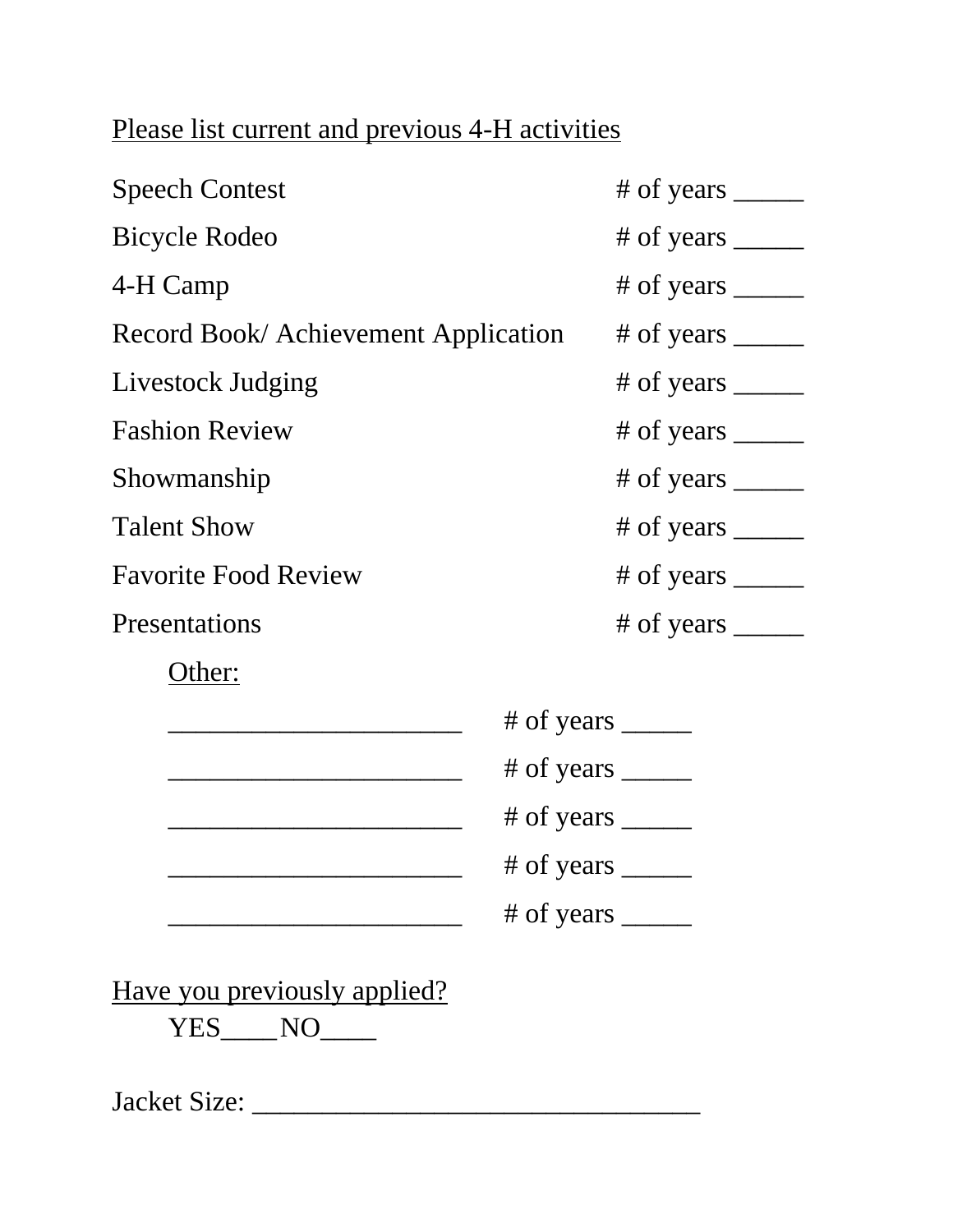## Please answer the following questions

What have you learned from your involvement in 4-H?

What project did you enjoy the most and why?

Why would you be a good candidate for the Harlan County 4-H Ambassador?